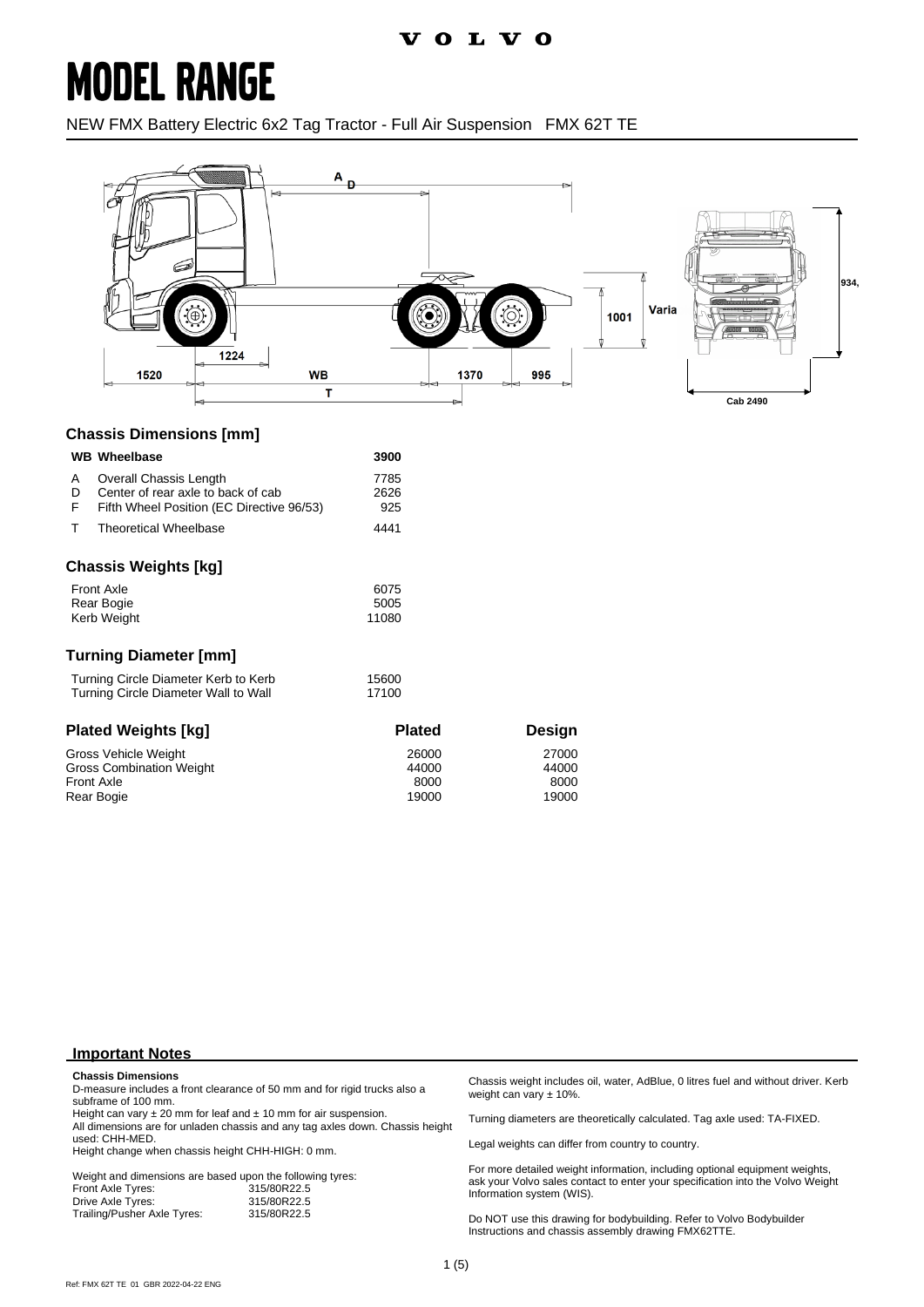# **MODEL RANGE**

#### NEW FMX Battery Electric 6x2 Tag Tractor - Full Air Suspension FMX 62T TE

| <b>TRUCK USE</b><br>$\blacksquare$ DRM-BE             | Balanced & Economy Drive Mode                                                                                                                                                              | ■ ASF-DL1<br>□ ASF-DLL                                               | Air suspension with 1 driving level<br>Air suspension with automatically lowered drive height over<br>60km/h                                                                     |  |
|-------------------------------------------------------|--------------------------------------------------------------------------------------------------------------------------------------------------------------------------------------------|----------------------------------------------------------------------|----------------------------------------------------------------------------------------------------------------------------------------------------------------------------------|--|
| ■ PVT-MAP                                             | I-See Predictive Cruise Control - using map based topography<br>information                                                                                                                | $\Box$ ACTST-TO                                                      | Active Steering- Volvo Dynamic Steering - VDS - with extra<br>electronic pump and torque overlay                                                                                 |  |
| $R$ C-SMOOT                                           | Road Conditions - Smooth                                                                                                                                                                   | □ ASFE-BAS                                                           | Active steering feature - Basic - Volvo Dynamic Steering - VDS                                                                                                                   |  |
|                                                       | <b>CORE COMPONENTS</b>                                                                                                                                                                     |                                                                      | - only                                                                                                                                                                           |  |
| □ CHH-HIGH                                            | Chassis Height - High - for loading heights check the unique                                                                                                                               | □ ASFE-OG                                                            | Active steering feature - Volvo Dynamic Steering - VDS - with<br>stability assist - oversteer                                                                                    |  |
| □ CHH-MED                                             | BEP chassis drawing attached to this quote<br>Chassis Height - Medium - for loading heights check the<br>unique BEP chassis drawing attached to this quote                                 | □ ASFE-PO<br>□ ASFE-PS                                               | Active steering feature - Volvo Dynamic Steering - VDS - with<br>personal settings and stability assist<br>Active steering feature - Volvo Dynamic Steering - VDS - with         |  |
| <b>D</b> TAG-FIXD<br>□ TAG-FIXS                       | Tag axle - Fixed with twin tyres on tag axle<br>Tag axle - Fixed with single tyres on tag axle                                                                                             | $RST-AIR$                                                            | personal settings                                                                                                                                                                |  |
| $RADT-GR$                                             | Rear air suspension, 2 axles - 1 driven/1 tag                                                                                                                                              | □ RST-AIR4                                                           | Rear suspension type - Air<br>Rear suspension type - Air with reinforced air bellows                                                                                             |  |
| □ FMXE-HSL                                            | Globetrotter                                                                                                                                                                               | o Fil-EEEB                                                           | Chassis frame inner liner - From the end of the engine to the                                                                                                                    |  |
| □ FMXE-LSL<br>$\blacksquare$ FMXE-SLP                 | Low sleeper<br>Cab - Sleeper - all-steel safety cage design with a roof-<br>mounted emergency escape hatch.                                                                                | □ FIL-TXEB                                                           | end of the bogie<br>Chassis frame inner liner - From gearbox member to the end of<br>the bogie                                                                                   |  |
|                                                       | Designed and built to Swedish impact and ECE R29<br>regulations                                                                                                                            | $\blacksquare$ BBOX-EF                                               | Battery box position - End of the frame in rear overhang                                                                                                                         |  |
| ■ EPT2412                                             | Gearbox - I-shift Automated 12-speed - suitable for gross train<br>weights up to 44tonne                                                                                                   | $\blacksquare$ BATTAMP<br>□ BATTIND                                  | Battery management - Voltage and current gauge<br>Battery management - Voltage, current and charge indicators                                                                    |  |
| $\blacksquare$ NEM3                                   | Number of Electrical Motors - 3 - Output 490 kW - 666hp<br>continuous power                                                                                                                | □ WHC-FOL1<br>$\square$ WHC-FOL2                                     | One foldable wheel chock<br>Two foldable wheel chocks                                                                                                                            |  |
| □ RSS1344C                                            | Drive Axle - RS1344C single reduction with differential lock -<br>design GCW 44 tonne                                                                                                      | □ WHCP-F<br>$\square$ WHCP-T                                         | Wheel chock carrier position - In the front part of the vehicle<br>Wheel chock carrier position - Outer luggage locker                                                           |  |
| ∎ RSS1344E                                            | Drive Axle - RSS1344E single reduction with differential lock -                                                                                                                            | $\Box$ CHAIN-S                                                       | Snow chains                                                                                                                                                                      |  |
| $\Box$ RSS1370A                                       | design GCW 44 tonne<br>Drive Axle - RSS1370A single reduction 13 tonne with<br>differential lock - design GCW 70 tonne                                                                     | □ HOOK-SC                                                            | Snow chain hooks                                                                                                                                                                 |  |
|                                                       |                                                                                                                                                                                            | □ TOWF-HD1                                                           | Front towing device - One heavy-duty front towing device                                                                                                                         |  |
| <b>PACKAGES</b>                                       |                                                                                                                                                                                            | □ TOWR-ONE                                                           | Towing hitch attached to rear crossmember                                                                                                                                        |  |
| $\blacksquare$ INFONDF                                | Media Information Platform with Navigation & Volvo Connect<br>"On board" Support                                                                                                           | $\Box$ TREL15<br>$\blacksquare$ TREL7-7                              | Trailer electrical connection - Single 15 pin - ADR certified<br>Trailer electrical connection - 2 x 7 pin - 24N and 24S                                                         |  |
| $\square$ Driv-E<br>$\Box$ DRIV-E+<br>$\Box$ DRIV-E++ | Cab Package - Drive<br>Cab Package - Drive +<br>Cab Package - Drive +                                                                                                                      | □ TBC-DUO<br>$\square$ TBC-EC<br>$\blacksquare$ TBC-GBR              | Duomatic type air line connectors<br>Trailer brakes with EC palm coupling connectors<br>'C' and 'CA' type air line connectors                                                    |  |
| □ 1LIVFM-E<br>$\square$ 2LIVFM-E                      | Sleep & Resting Package - Living one-bed<br>Sleep & Resting Package - Living two-bed                                                                                                       | □ TRBR-HCF<br>∎ TRBR-STA                                             | Full pressure hand controlled trailer brake<br>Stationary trailer brake control                                                                                                  |  |
| $\square$ SAFE-E<br>$\square$ SAFE-E+                 | Active safety package<br>Active safety package +                                                                                                                                           | □ TRB-STRE                                                           | Stretch Brake - Automatic low speed trailer brake activation to<br>avoid jack-knifing and improve steerability                                                                   |  |
| □ RANGOPT3<br><b>RANGOPT4</b>                         | Range Optimisation Package -3 years prepaid subscription                                                                                                                                   | $\blacksquare$ RFEND-B                                               | Three piece EC approved rear mud wings and spray flaps                                                                                                                           |  |
| <b>RANGOPT5</b>                                       | Range Optimisation Package - 4 years prepaid subscription<br>Range Optimisation Package - 5 years prepaid subscription                                                                     | $RFH-BAS$<br>□ RFH-HIG                                               | Basic rear wing height<br>High rear wing height - higher wing tops                                                                                                               |  |
| <b>CHASSIS</b><br>$\blacksquare$ FSLS-BAS             | Front suspension levelling - basic stroke                                                                                                                                                  | $\square$ RFH-LOW                                                    | Lower rear wing height - shallower wing tops                                                                                                                                     |  |
| $\Box$ FAL10.0                                        | Front axle design capacity - 10 tonne - check tyre capacity                                                                                                                                | ■ BLIGHT-E                                                           | Emergency brake light                                                                                                                                                            |  |
| FAL8.5                                                | Front axle design capacity - 8.5 tonnes                                                                                                                                                    | <b>WHEELS &amp; TYRES</b>                                            |                                                                                                                                                                                  |  |
| $\Box$ FAL9.0                                         | Front axle design capacity - 9.0 tonne - check tyre capacity                                                                                                                               | ∎ RT-AL                                                              | Wheels - Alcoa brushed aluminium rims - standard holes for<br>long stud fixing                                                                                                   |  |
| $\Box$ FSTAB<br><b>ESTAB2</b><br>□ FSTAB3             | Front anti-roll bar - Normal stiffness<br>Front anti-roll bar - Medium stiffness<br>Front anti-roll bar - High stiffness                                                                   | $\Box$ RT-ALDP<br>□ RT-ALDPD                                         | Wheels - Alcoa Dura-Bright aluminium rims - standard holes<br>for long stud fixing                                                                                               |  |
| RAL19<br>$\Box$ RAL20.5<br>□ RAL22.5                  | Rear bogie design capacity - 19 tonne<br>Rear bogie design capacity - 20.5 tonne<br>Rear bogie design capacity - 22.5 tonne                                                                | □ RT-ALDU                                                            | Wheels - Alcoa Dura-Bright EVO aluminium rims - countersunk<br>holes for short stud fixing<br>Wheels - Alcoa brushed aluminium rims - countersunk holes<br>for short stud fixing |  |
| RSTAB1<br>□ RSTAB2                                    | Rear anti-roll bar - Normal stiffness<br>Rear anti-roll bar - Medium stiffness                                                                                                             | $\square$ SPWT-D<br>$\square$ SPWT-F                                 | Spare wheel & tyre with rear tyre pattern<br>Spare wheel & tyre with front tyre pattern                                                                                          |  |
| $\Box$ RSTAB3<br>$\Box$ RALIM10                       | Rear anti-roll bar - Stiff<br>Rear-axle load limiter - 10 tonne                                                                                                                            | $\square$ SWCP-T<br>$\square$ SWCP-TP                                | Spare wheel supplied temporarily strapped to chassis<br>Temporary spare wheel carrier on top of chassis frame                                                                    |  |
| $\Box$ RALIM105<br>RALIM115<br>□ RALIM20<br>□ RALIM95 | Rear-axle load limiter - 10.5 tonne - speed controlled<br>Rear-axle load limiter -11.5 tonne - speed controlled<br>Rear-axle load limiter - 20 tonne<br>Rear-axle load limiter - 9.5 tonne | $\square$ JACK-12T<br>$\scriptstyle\Box$ JACK-15T<br>$\Box$ JACK-20T | 12 tonne bottle jack                                                                                                                                                             |  |
|                                                       |                                                                                                                                                                                            | ∎ TOOL-BAS                                                           | <b>Basic Toolkit</b>                                                                                                                                                             |  |

■ Standard Equipment □ Optional Equipment

For more detailed information about cab and powertrain equipment, please refer to separate specification sheets.

For all possible options and combinations of options please consult your Volvo sales contact who can create a specification to match your requirements using the Volvo Sales Support system (VSS).

The factory reserves the right to modify design and change equipment without previous notification. The specification can vary from country to country.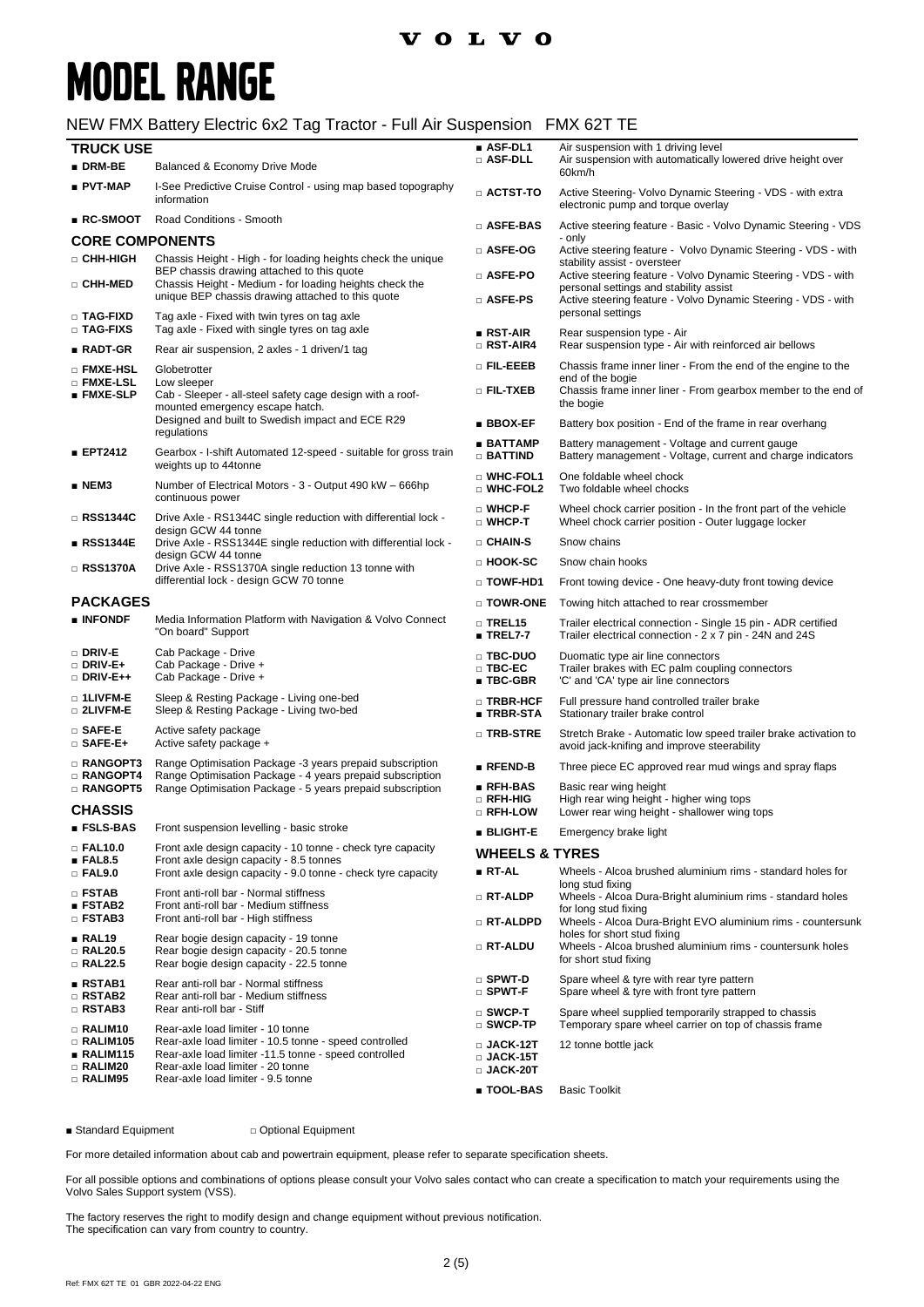# **MODEL RANGE**

### NEW FMX Battery Electric 6x2 Tag Tractor - Full Air Suspension FMX 62T TE

| □ TOOLKIT                         | Complete tool kit                                                                                                                                    | $\Box$ ADFS                            | Two extra DIN slots in front shelf - can be fitted with card or<br>drawer available as an accessory                          |  |
|-----------------------------------|------------------------------------------------------------------------------------------------------------------------------------------------------|----------------------------------------|------------------------------------------------------------------------------------------------------------------------------|--|
| □ INFLAHOS                        | Tyre inflation hose                                                                                                                                  | ∎ BUPALARM                             | Reverse alarm                                                                                                                |  |
| □ GAUGE-TP                        | Tyre pressure gauge                                                                                                                                  | □ RTOLL-PK                             | Road toll PREPARATION kit for trucks operating with "Toll                                                                    |  |
|                                   | <b>DRIVELINE EQUIPMENT</b>                                                                                                                           |                                        | Collect" in Germany                                                                                                          |  |
| ■ CRUIS-E                         | Eco cruise control (with eco-roll and I-cruise, controls in<br>steering wheel)                                                                       | ■ LOADIND                              | Load indicator with central dashboard display                                                                                |  |
| $\square$ PTR-D                   | Gearbox PTO for plug-in pump, 0.71 xeng speed                                                                                                        | $\Box$ REMC-MF                         | Multi-functio wireless remote control                                                                                        |  |
| $\square$ PTR-DH                  | Gearbox driven high speed PTO for one plug-in hydraulic<br>pump                                                                                      | $\blacksquare$ FIREXT3S                | Fire extinguisher - 3kg mounted on the seat base                                                                             |  |
| □ PTR-DM                          | Gearbox driven medium speed PTO for one plug-in hydraulic                                                                                            | $\square$ WARNVEST                     | High visibility warning vest - no sleeves                                                                                    |  |
| $\square$ PTR-F                   | pump<br>Gearbox driven PTO with rear flange connection                                                                                               | ■ WARNTRI2                             | Roadside hazard warning triangle                                                                                             |  |
| $\Box$ PTR-FH<br>$\square$ PTR-FL | Gearbox driven high speed PTO with SAE drive flange<br>Gearbox driven low speed PTO with SAE drive flange                                            |                                        | First aid kit - Legal demand for EU markets including delivery<br>to EU bodybuilder                                          |  |
| □ PTRD-D                          | Gearbox driven HIGH SPEED PTO for two plug-in hydraulic                                                                                              | $\Box$ aidkit1b                        | First aid kit - Legal demand for trucks transiting Germany                                                                   |  |
| □ PTRD-D1                         | pumps<br>PTRD-D1 Gearbox driven HIGH SPEED PTO (1 SAE flange &                                                                                       |                                        | □ WARNLAMP Portable warning lamp                                                                                             |  |
| □ PTRD-D2                         | 1 plug-in hydraulic pump)                                                                                                                            |                                        | Inspection lamp                                                                                                              |  |
|                                   | Gearbox driven HIGH SPEED PTO (2 SAE flanges & 1 plug-in<br>hyd pump)                                                                                | $\square$ bulbkit                      | Bulb and fuse kit                                                                                                            |  |
| $\square$ PTRD-F                  | PTO with 1 DIN + 1 flange connection rear, manual gearbox                                                                                            | □ WRITEPAD                             | Writing pad                                                                                                                  |  |
| $\Box$ HPG-F101                   | Parker F1-101 gearbox mounted, fixed displacement, single<br>flow, hydraulic pump                                                                    | ∎ DST-CF4                              | Driver seat - Suspended, adjustable shock absorber, travel,                                                                  |  |
| $\Box$ HPG-F41                    | Parker F1-41 gearbox mounted, fixed displacement, single<br>flow, hydraulic pump                                                                     | $\square$ DST-CF5                      | backrest & lumbar controls with integrated seatbelt<br>Driver seat - Suspended with adjustable shock absorber,               |  |
| $\Box$ HPG-F51                    | Parker F1-51 gearbox mounted, fixed displacement, single                                                                                             | $\square$ DST-CF6                      | travel, backrest, lumbar & heat controls with integrated seatbelt<br>Driver seat - Suspended with adjustable shock absorber, |  |
| $\Box$ HPG-F61                    | flow, hydraulic pump<br>Parker F1-61 gearbox mounted, fixed displacement, single<br>flow, hydraulic pump                                             |                                        | travel, backrest, lumbar, heat and ventilation controls with<br>integrated seatbelt                                          |  |
| $\Box$ HPG-F81                    | Parker F1-81 gearbox mounted, fixed displacement, single<br>flow, hydraulic pump                                                                     | □ SBD-RED                              | Seat belt colour - Red                                                                                                       |  |
| ■ STWPOS-R                        | Steering wheel position - RIGHT-HAND DRIVE                                                                                                           | $\square$ PST-BAS1                     | Passenger seat - Fixed non suspended fold up with seatbelt<br>mounted on cab "B" post                                        |  |
| $\square$ stwm-le                 | Leather steering wheel                                                                                                                               | $\square$ PST-CF4                      | Passenger seat - Suspended, adjustable shock absorber,<br>travel, backrest & lumbar controls with integrated seatbelt        |  |
| ■ STGW-AD2                        | Adjustable steering wheel with neck tilt                                                                                                             | $\square$ PST-CF5                      | Passenger seat - Suspended with adjustable shock absorber,                                                                   |  |
| □ ARSL                            | Additional road speed limit - switch in dashboard                                                                                                    | ■ PST-STD2                             | travel, backrest, lumbar & heat controls with integrated seatbelt<br>Passenger seat - Fixed with backrest adjustment, non    |  |
| ∎ ESP-BAS1                        | <b>Electronic Stability Control</b>                                                                                                                  | $\square$ PST-STD4                     | suspended with seatbelt mounted on cab "B" post<br>Passenger seat - Standard suspended with seatbelt mounted                 |  |
| □ ESPC-RO                         | ESP (Electronic Stability Program) functionality control -<br>Reduced / Off                                                                          |                                        | on cab "B" post                                                                                                              |  |
| □ HWSS-AC                         | Adaptive cruise control with forward collision warning                                                                                               | □ SBPRE-PS                             | Passenger seat belt pretensioner                                                                                             |  |
| □ HWSS-ACB                        | Adaptive cruise control ACC with forward collision warning and<br>AEBS advanced emergency brake system                                               | □ ARMRE-BB<br>□ ARMRE-DB<br>□ ARMRE-PB | Armrests - Two on both driver & passenger seats<br>Armrests - Two on the driver seat<br>Armrests - Two on the passenger seat |  |
| ∎ HWSS-FCB                        | Forward collision warning with AEBS advanced emergency<br>brake system                                                                               | $\square$ ARU-BAS                      | Armrest upholstery - Vinyl                                                                                                   |  |
| $\blacksquare$ LSS-DW             | Lane departure-warning system                                                                                                                        | □ ARU-LEA                              | Armrest upholstery - Leather                                                                                                 |  |
| LCS4                              |                                                                                                                                                      | ■ FMAT-RUB<br>$\square$ FMAT-TX2       | Footwell floor mats - Rubber<br>Footwell floor mats - Two sets, Rubber and textile with an                                   |  |
| □ DAS-W                           | Driver Alert Support system                                                                                                                          |                                        | embossed pile supplied in the cab                                                                                            |  |
| □ RSENS-W                         | Rain sensing windscreen wipers                                                                                                                       | $\blacksquare$ LBK70                   | Lower bunk 700 x2000 mm, fixed                                                                                               |  |
| $CU$ -ECC<br>$\Box$ CU-ECC2       | Cab Climate Unit - Electrically controlled air conditioning with<br>sun sensor<br>Cab Climate Unit - Electrically controlled air conditioning with a | $\Box$ Matl-Fi<br>■ MATL-SF            | Firm lower bunk pocket sprung mattress<br>Lower flexizone mattress - semi-firm, pocket springs up to<br>100kg - 16 stone     |  |
|                                   | carbon filter, sun, mist, and air quality sensor                                                                                                     | □ OLMAT-BA                             | 35mm mattress overlay protector                                                                                              |  |
| <b>E</b> IMMOBIL                  | Thatcham H2 approved immobiliser                                                                                                                     | $\square$ OLMAT-PR                     | 50mm premium mattress overlay protector                                                                                      |  |
| $\Box$ ALARM-E                    | Enhanced vehicle alarm - Thatcham H1 approved - Cab plus<br>external sensor for body/trailer                                                         | $\square$ TBK60F<br>$\Box$ TBK70F      | Fixed foldable top bunk 600 x 1900mm<br>Fixed foldable top bunk 700 x 1900mm                                                 |  |
| □ ALCOLOCK Alcolock               |                                                                                                                                                      | $\blacksquare$ CCPARK                  | Cab parking climate - fitted                                                                                                 |  |
| <b>BUPMON</b>                     | Back up monitor - Digital reverse camera, parameter & lead<br>supplied loose in cab.                                                                 | $\square$ etsb-f                       | Storage on engine tunnel - Central document box with two rear<br>cup holders                                                 |  |
| □ ISUNS-BS<br>■ ISUNS-DS          | Side sun visor - Driver & passenger side<br>Side sun visor - Driver-side                                                                             | □ RUS-BAS<br>□ RUS-HIG                 | Rear cab upper storage - 300 mm high<br>Rear cab upper storage - 440 mm high - volume 245 litres                             |  |
| □ ISUNF-RE<br>∎ ISUNF-RM          | Electrically operated textile interior sun blind<br>Manually operated textile interior sun blind                                                     | □ REF-ICPK<br>□ REFR-RUS               | Fridge: engine tunnel mounted preparation kit<br>Fridge - 28 litre rear upper wall mounted with dividers                     |  |
|                                   |                                                                                                                                                      |                                        |                                                                                                                              |  |

■ Standard Equipment □ Optional Equipment

For more detailed information about cab and powertrain equipment, please refer to separate specification sheets.

For all possible options and combinations of options please consult your Volvo sales contact who can create a specification to match your requirements using the Volvo Sales Support system (VSS).

The factory reserves the right to modify design and change equipment without previous notification. The specification can vary from country to country.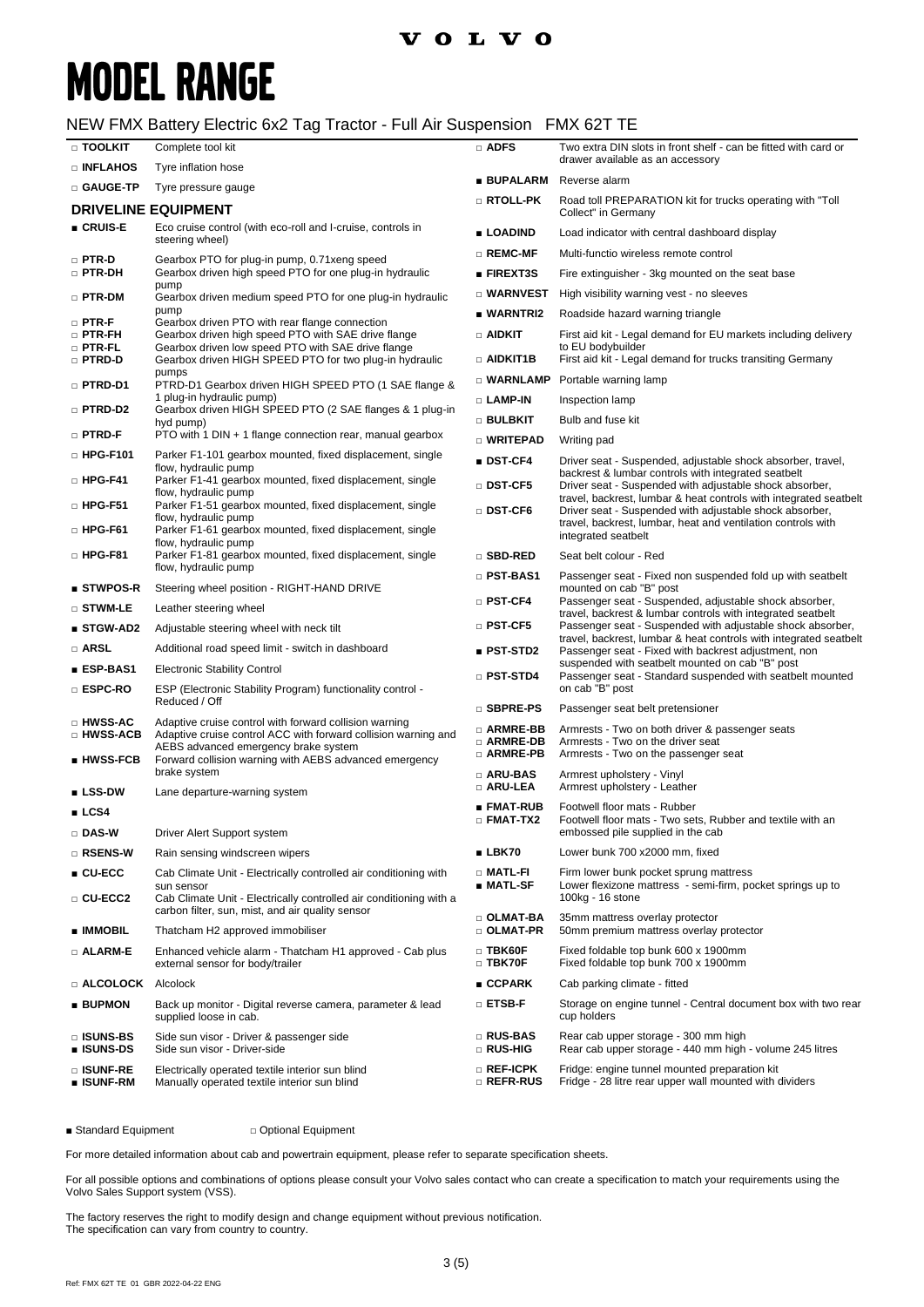### **VOLVO**

# **MODEL RANGE**

#### NEW FMX Battery Electric 6x2 Tag Tractor - Full Air Suspension FMX 62T TE

| □ ROS-IL<br>Globetrotter roof sign illuminated                                                                                                                                                                                                                                                                                                                                                           |                                                                                                |  |
|----------------------------------------------------------------------------------------------------------------------------------------------------------------------------------------------------------------------------------------------------------------------------------------------------------------------------------------------------------------------------------------------------------|------------------------------------------------------------------------------------------------|--|
| $\blacksquare$ BOTH-D<br>$\square$ ROS-IL2<br>Preparation kit for illuminated roof sign with switch loose in<br>One bottle holder under dashboard centre section                                                                                                                                                                                                                                         |                                                                                                |  |
| cab, fit after registration<br>□ COFMA-PK<br>Coffee maker, preparation kit.<br>$\square$ Ros-Ilp<br>Roof sign illumination preparation kit                                                                                                                                                                                                                                                               |                                                                                                |  |
| ∎ INLI-BAS<br>Interior white LED lights - basic<br>□ CSGN-FMX<br>"Volvo FMX" headboard logo                                                                                                                                                                                                                                                                                                              |                                                                                                |  |
| Interior white and red night LED light with no dimmer<br>□ INLI-NL<br>Interior white and red night LED light with dimmer<br>□ HORN-F1S<br>□ INLI-NLD<br>Horn - Air single tone - chassis mounted<br>□ HORN-R2S<br>Horn - Air - Two roof-mounted                                                                                                                                                          |                                                                                                |  |
| $\square$ arl-flex<br>Two flexible reading lamps (snake lamps)<br>$\Box$ ANT-CBR                                                                                                                                                                                                                                                                                                                         | Roof mounted antenna for CB radio, single aerial. Only                                         |  |
| $\blacksquare$ RH-EE<br>Fixed tinted glass sky window with emergency exit<br>Globetrotter cabs brings in extra DIN slots.<br>□ RH-ER<br>Steel roof hatch - Electrically operated, rear opening with<br>$\square$ ACCBR-AP<br>Front, middle & rear roof mounted accessory brackets                                                                                                                        |                                                                                                |  |
| emergency exit<br>$\Box$ RH-ETR<br>Tinted glass roof hatch - Electrically operated, rear opening<br>$\scriptstyle\Box$ ACCBR-F<br>Front roof mounted accessory bracket                                                                                                                                                                                                                                   |                                                                                                |  |
| $\Box$ ACCBR-FM<br>with emergency exit<br>Tinted glass roof hatch - Manually operated, rear opening with<br>$\Box$ ACCBR-FR<br>□ RH-MTR<br>emergency exit<br>□ ACCBR-M<br>Middle roof mounted accessory bracket                                                                                                                                                                                          | Front & middle roof mounted accessory brackets<br>Front & rear roof mounted accessory brackets |  |
| $\square$ ACCBR-R<br>Rear roof mounted accessory bracket<br>Rear window<br>□ AWIND-RF<br>$\square$ ACCBR-RM<br>Rear & middle roof mounted accessory brackets                                                                                                                                                                                                                                             |                                                                                                |  |
| $\square$ swind-bs<br>Extra side window on both sides behind "B" pillar<br>$\square$ RFCAR-BC<br>Rear mudwing carrier, back of cab<br>$\square$ swind-ps<br>Cab side window - Left side rear behind 'B' post                                                                                                                                                                                             |                                                                                                |  |
| □ LADDER<br>Ladder back of cab<br>□ VANMIR<br>Vanity mirror in front shelf                                                                                                                                                                                                                                                                                                                               |                                                                                                |  |
| $\square$ Refs-tw<br>White cab conspicuity markings by packed in cab<br>□ AS-FUS<br>Extra shelf in front upper storage compartments<br>$\square$ Refs-ty<br>Yellow cab conspicuity markings by packed in cab                                                                                                                                                                                             |                                                                                                |  |
| $\scriptstyle\Box$ infot-pk<br>Preparation kit for the mounting of a flat screen TV in cab<br><b>SUPERSTRUCTURE PREPARATIONS</b>                                                                                                                                                                                                                                                                         |                                                                                                |  |
| above the driver's door, includes bracket, electrical and<br>$\square$ 5WM-ASM<br>Fifth wheel mount - Air operated slider with 50mm L profiles<br>speaker connections                                                                                                                                                                                                                                    |                                                                                                |  |
| $\blacksquare$ 5WM-ISOM<br>Fifth wheel mount - 50mm L profiles with 10mm ISO plate -<br><b>CAB EXTERIOR</b><br>60mm high above chassis frame                                                                                                                                                                                                                                                             |                                                                                                |  |
| <b>EXTL-BAS</b><br>Basic exterior finish - Satin Volvo badges, grey grille, instep,<br>$$WT-FO14$$<br>Fifth wheel - Fontaine 150SP2 pressed steel                                                                                                                                                                                                                                                        |                                                                                                |  |
| bumper, bumper spoiler, grille, door handles mirror housing<br>$\Box$ 5WT-FO15<br>Fifth wheel - Fontaine 3000 lightweight cast air operated slider<br>and sunvisor if specified.<br>- for moderate duty off-road.                                                                                                                                                                                        |                                                                                                |  |
| $\Box$ 5WT-JO8<br>Fifth wheel - Jost JSK 37 cast<br>■ LOCK-CTL<br>Door locks - Central locking with key<br>$\Box$ 5WT-JO9<br>Fifth wheel - Jost JSK 42 cast<br>□ LOCK-REM<br>Door locks - Remote central locking<br>$\square$ 5WT-SH<br>Fifth wheel - SAF-Holland/+GF+ SK-S 36.20 cast                                                                                                                   |                                                                                                |  |
| ■ BUMP-HD<br>Heavy duty front bumper<br>$\Box$ 5WH150<br>Leg-height - 150 mm                                                                                                                                                                                                                                                                                                                             |                                                                                                |  |
| □ CTILTP-E<br>Electrically operated hydraulic cab tilt<br>$\Box$ 5WH175<br>Leg-height - 175mm<br>∎ CTILTP-M<br>Manually operated hydraulic cab tilt<br>$\Box$ 5WH185<br>Leg-height - 185 mm                                                                                                                                                                                                              |                                                                                                |  |
| $\Box$ 5WH190<br>Leg-height - 190 mm<br>□ FCABS-A<br>Front cab suspension - Air<br>$\Box$ 5WH195<br>Leg-height - 195mm<br>∎ FCABS-M<br>Front cab suspension - Mechanical spring<br>Leg-height - 205 mm<br>$\Box$ 5WH205                                                                                                                                                                                  |                                                                                                |  |
| $\Box$ 5WH210<br>Leg-height - 210 mm<br>□ RCABS-A<br>Rear cab suspension - Air<br>$\Box$ 5WH220<br>Leg-height - 220mm<br>$\blacksquare$ RCABS-M<br>Rear cab suspension - Mechanical spring                                                                                                                                                                                                               |                                                                                                |  |
| $\blacksquare$ 5WLM-B<br>Maintenance - Basic fifth wheel - standard top plate<br>$\blacksquare$ MIRCFCPX<br>Mirrors - Electrically heated and operated - FMX- main and<br>□ 5WLM-L<br>Maintenance - Low maintenance with nylon top plate<br>wide-angle with manually adjusted kerb view mirror on the                                                                                                    |                                                                                                |  |
| passenger side and position camera in nearside mirror arm. To<br>$\square$ 5WL-S1<br>Fifthwheel lubrication - Locking mechanism and top plate<br>increase direct vision to the side the main mirrors have no<br>$\Box$ 5WL-S2<br>Fifthwheel lubrication - Locking mechanism only<br>cowlings                                                                                                             |                                                                                                |  |
| $\square$ TCIND<br>Trailer connection indicator - Sensors for height, kingpin and<br>$\blacksquare$ AMIR-F20<br>Auxiliary front view mirror with a 200mm radius                                                                                                                                                                                                                                          |                                                                                                |  |
| coupling lock<br>$\square$ SUNV-H<br>External smoke grey sunvisor<br>RDECK                                                                                                                                                                                                                                                                                                                               |                                                                                                |  |
| Catwalk - Single plate and step<br>□ RDECK-M<br>Catwalk - Extended with two plates and step<br>□ AD-ROOF<br>Cab roof deflector - Adjustable                                                                                                                                                                                                                                                              |                                                                                                |  |
| □ SRWL-2RA<br>Chassis-mounted working lamps - Two amber rear-mounted<br>□ AD-SIDEL<br>Cab side deflector - Long extension panels.                                                                                                                                                                                                                                                                        |                                                                                                |  |
| LED lamps and 3 position switch<br>$\blacksquare$ ADCF-F<br>Additional black edging on chassis side skirt<br>Chassis-mounted working lamps - Two white rear-mounted<br>□ SRWL-2RW                                                                                                                                                                                                                        |                                                                                                |  |
| LED lamps and 3 position switch<br>$\scriptstyle\Box$ hlp st<br>Headlamp protection<br>$\scriptstyle\Box$ Srwl-PK<br>Chassis-mounted working lamps - Side work and reverse lamp<br><b>D</b> HLP-ST2<br>Mesh headlamp protection<br>preparation and 3 position switch - Max load 280W                                                                                                                     |                                                                                                |  |
| ■ DRL-LED<br>V-shaped daytime running lights<br>□ SWL-2RA<br>Chassis-mounted working lamps - Two ambe rear-mounted                                                                                                                                                                                                                                                                                       |                                                                                                |  |
| LED lamps<br>$\square$ ASL-RF2<br>Two Hella H11 70W spotlamps in sign box<br>Chassis-mounted working lamps - Two white rear-mounted<br>□ SWL-2RW                                                                                                                                                                                                                                                         |                                                                                                |  |
| LED lamps<br>$\square$ BEACOA2F<br>Roof beacons - Two front roof mounted amber LED<br>□ SWL-PK<br>$\Box$ BEACOA2R<br>Roof beacons - Two rear roof mounted amber LED<br>and 2 position switch - Max load 280W<br><b>BEACON-P</b><br>Roof beacons - wiring preparation only                                                                                                                                | Chassis-mounted working lamps - Side work lamp preparation                                     |  |
| $\Box$ BEACONA4<br>Roof beacons - Four amber LED - two front/ two rear<br>$\_$ WL-TA1W<br>Coupling light - White                                                                                                                                                                                                                                                                                         |                                                                                                |  |
| $\square$ CABPT-R1<br>Single outlet for roof mounted accessories<br>□ WLC-H2A<br>Two H3/70W working lamps with amber coloured lens high<br>■ CABPT-R2<br>Twin outlets for roof mounted accessories.<br>mounted back of cab                                                                                                                                                                               |                                                                                                |  |
| Two H3/70W white working lamps high mounted on the back of<br>□ WLC-H2W<br>$\square$ Spotp-F<br>Spotlamp preparation in front, max 280W<br>cab<br>$\square$ spotp-r<br>Spotlamp preparation on roof, max 280W<br>□ WLC-PKH<br>Preparation kit, cables and switch for high mounted working<br>$\square$ spotp-rf<br>Spotlamp preparation on cab roof and in cab front, max<br>lamps back of cab<br>2x280W |                                                                                                |  |

■ Standard Equipment □ Optional Equipment

For more detailed information about cab and powertrain equipment, please refer to separate specification sheets.

For all possible options and combinations of options please consult your Volvo sales contact who can create a specification to match your requirements using the Volvo Sales Support system (VSS).

The factory reserves the right to modify design and change equipment without previous notification. The specification can vary from country to country.